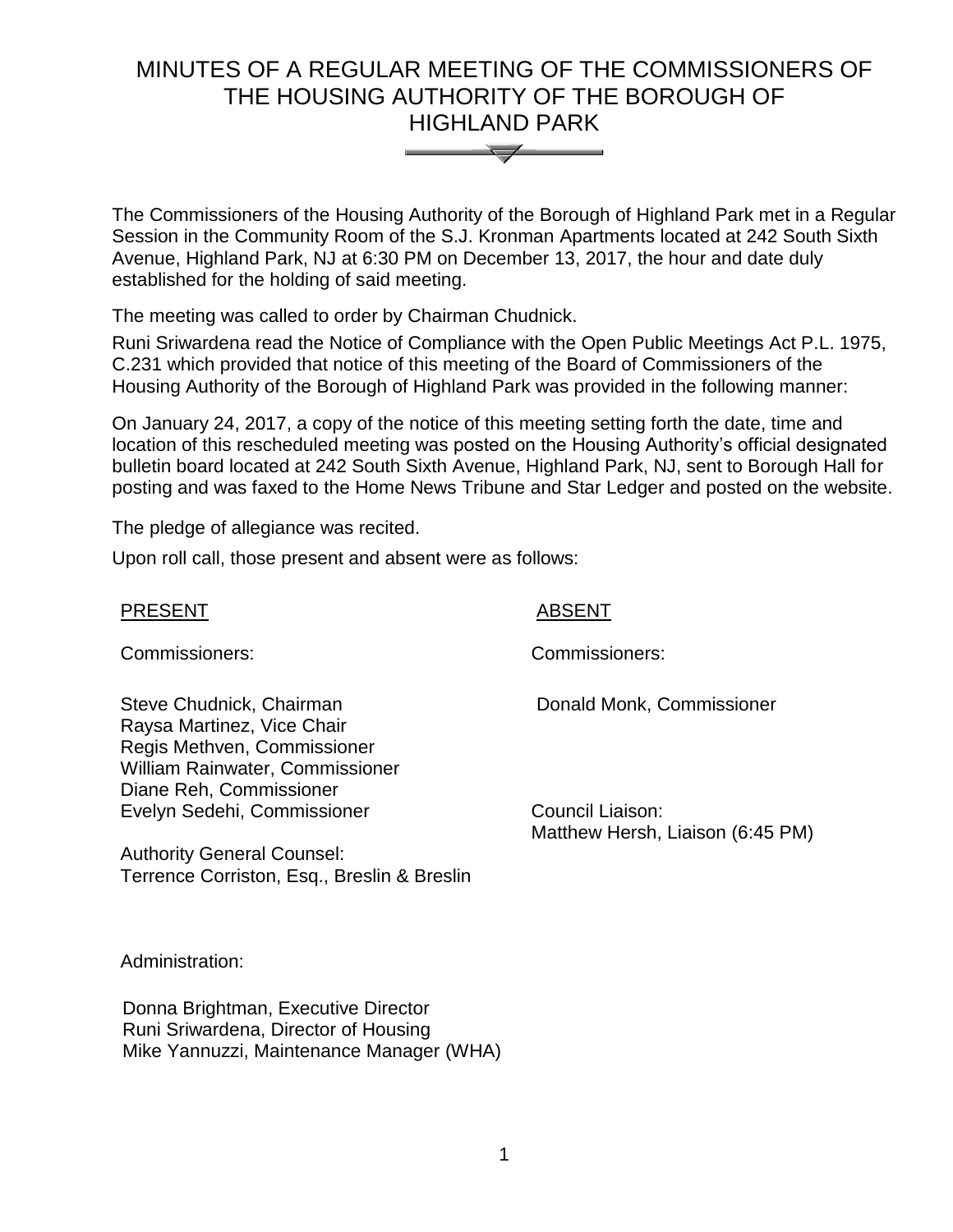# Minutes:

A motion to approve the minutes of the rescheduled meeting held on November 15, 2017 was made by Commissioner Reh and seconded by Commissioner Rainwater.

#### **Discussion**

ROLL CALL: Chudnick Martinez Methven Monk Rainwater Reh Sedehi AYES: Chudnick Methven Rainwater Reh Sedehi NAYS: None Abstain: Martinez Absent: Monk

The Chair thereupon declared said motion approved.

Public Comment I - None

Communications - None

#### Executive Director's Report:

Executive Director Brightman reported that the Authority received two Federal Home Loan Bank awards - \$412,790 for Park Terrace and \$722,378 for Kronman. We can now proceed to close on Park Terrace. Kronman may be affected by the proposed Tax Bill as it may eliminate the 4 percent tax credit program.

Attorney Report - nothing to report

**Accountant Report - nothing to report** 

Staff Reports:

Commissioner Sedehi asked how the tenant meeting went.

Housing Director Sriwardena replied it went well but was not as well attended as past meetings due to the holidays.

Chairman Chudnick inquired about Kettly Gilles and asked if tenants were signing up to see her?

Housing Director Sriwardena stated that the sign-up system was working.

Executive Director Brightman stated that Woodbridge is happy to have Kettly's services as it is needed.

Chairman Chudnick asked about the recent snow storm and how clean-up went.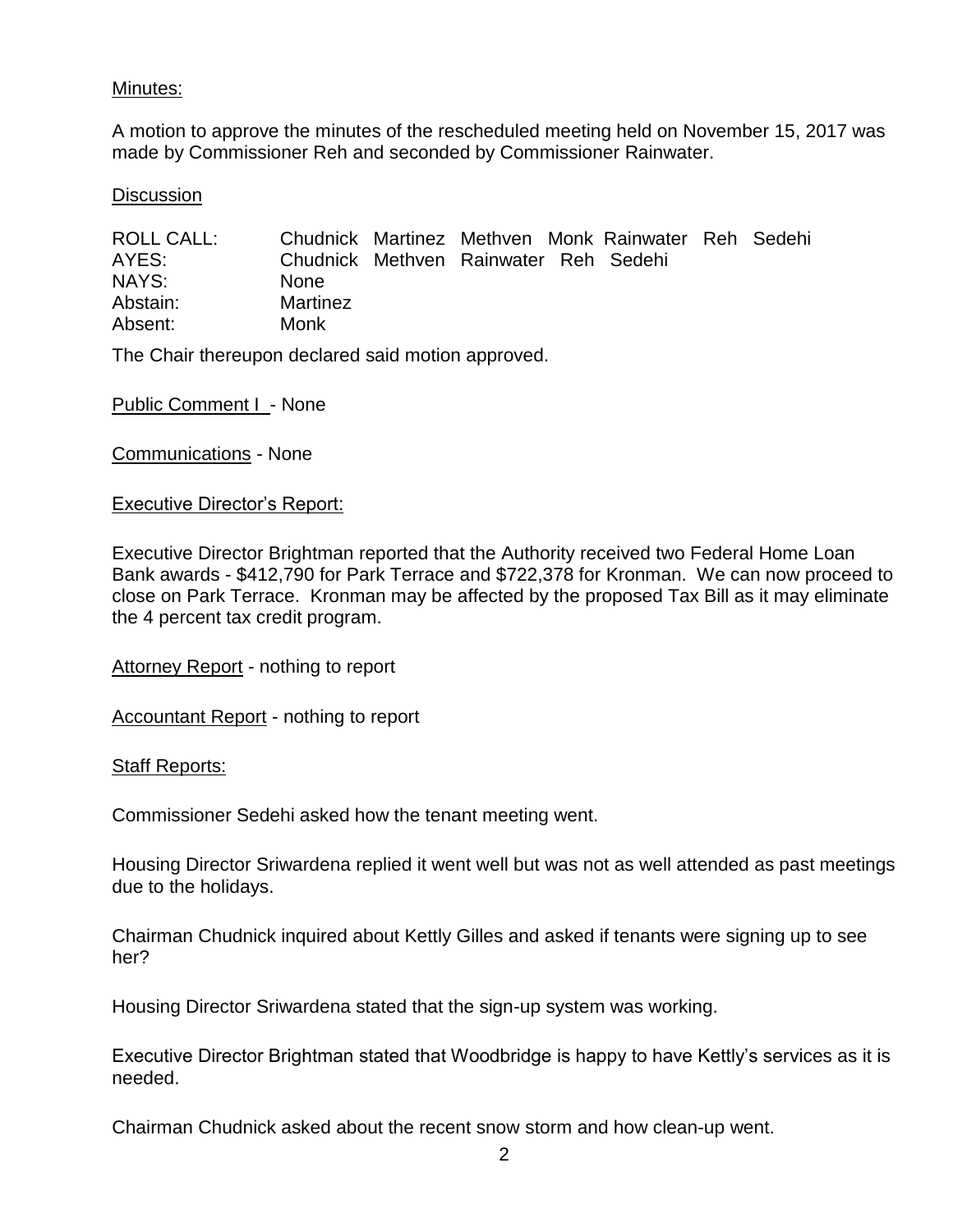Commissioner Methven stated that Jeff Marder did a good job.

Executive Director Brightman stated that Jeff Marder could have used more help.

Commissioner Reh asked who plows the lots.

Executive Director Brightman responded that Woodbridge covers it under the shared services agreement.

### Committee Reports:

### Building/Grounds:

Commissioner Reh reported that she and Commissioner Methven met with Executive Director Brightman prior to the meeting to discuss the proposals received in response to the RFP for A/E Services for the vent system at Kronman.

### Personnel Committee:

Commissioner Sedehi reported that she and Chairman Chudnick reviewed sick payout policies and have made a recommendation to be considered tonight, 30 days or \$10,000.

### **Resolutions**

a) Reso #2017-52 – Annual Notice of Regular Meetings for 2018

Motion moved by Commissioner Reh and seconded by Commissioner Martinez to adopt Resolution #2017-52.

| ROLL CALL: |             |  | Chudnick Martinez Methven Monk Rainwater Reh Sedehi |  |  |
|------------|-------------|--|-----------------------------------------------------|--|--|
| AYES:      |             |  | Chudnick Martinez Methven Rainwater Reh Sedehi      |  |  |
| NAYS:      | <b>None</b> |  |                                                     |  |  |
| Abstain:   | <b>None</b> |  |                                                     |  |  |
| Absent:    | Monk        |  |                                                     |  |  |

The Chair thereupon declared said motion approved.

b) Reso #2017-53 – Appointment of a Fund and Alternate Fund Commissioner for 2018

Motion moved by Commissioner Sedehi and seconded by Commissioner Methven to adopt Resolution #2017-53.

| ROLL CALL: |             |  | Chudnick Martinez Methven Monk Rainwater Reh Sedehi |  |  |
|------------|-------------|--|-----------------------------------------------------|--|--|
| AYES:      |             |  | Chudnick Martinez Methven Rainwater Reh Sedehi      |  |  |
| NAYS:      | <b>None</b> |  |                                                     |  |  |
| Abstain:   | <b>None</b> |  |                                                     |  |  |
| Absent:    | Monk        |  |                                                     |  |  |

The Chair thereupon declared said motion approved.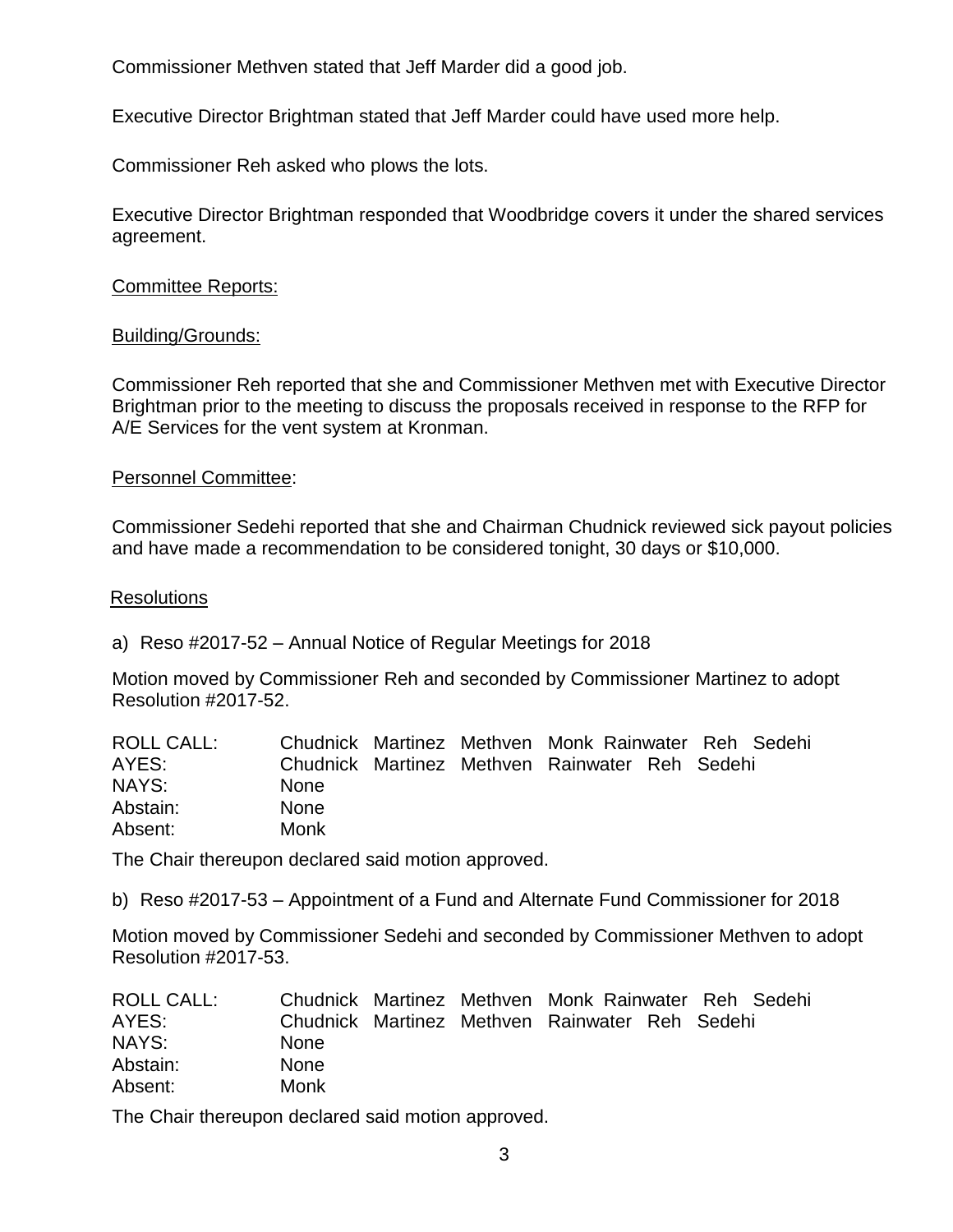c) Reso #2017-54 – Adopting the Monthly Bill List for November 2017

Motion moved by Commissioner Sedehi and seconded by Commissioner Rainwater to adopt Resolution #2017-54.

| ROLL CALL: |             |  | Chudnick Martinez Methven Monk Rainwater Reh Sedehi |  |  |
|------------|-------------|--|-----------------------------------------------------|--|--|
| AYES:      |             |  | Chudnick Martinez Methven Rainwater Reh Sedehi      |  |  |
| NAYS:      | <b>None</b> |  |                                                     |  |  |
| Abstain:   | <b>None</b> |  |                                                     |  |  |
| Absent:    | Monk        |  |                                                     |  |  |

The Chair thereupon declared said motion approved.

d) Reso #2017-55 – Designate as Needed Professional Architectural and Engineering Services to LS Engineering (1/1/18 to 12/31/18)

Motion moved by Commissioner Reh and seconded by Commissioner Sedehi to adopt Resolution #2017-55.

| <b>ROLL CALL:</b> |             |  | Chudnick Martinez Methven Monk Rainwater Reh Sedehi |  |  |
|-------------------|-------------|--|-----------------------------------------------------|--|--|
| AYES:             |             |  | Chudnick Martinez Methven Rainwater Reh Sedehi      |  |  |
| NAYS:             | <b>None</b> |  |                                                     |  |  |
| Abstain:          | <b>None</b> |  |                                                     |  |  |
| Absent:           | Monk        |  |                                                     |  |  |

The Chair thereupon declared said motion approved.

e) Reso #2017-56 – Award Contract for the Tub Replacements at the Park Terrace Apts. to Aero Plumbing and Heating for \$104,650

Motion moved by Commissioner Sedehi and seconded by Commissioner Reh to adopt Resolution #2017-56.

# **Discussion**

Counsel Corriston stated that the A/E had recommended the higher bidder, VMF, because they believed that the lowest bidder Aero's proposal was flawed as they did not check off the box that stated they were aware that the specs had an addendum.

Counsel Corriston stated that he did not deem that to be a fatal flaw; therefore, the lowest bidder should prevail.

| ROLL CALL: |             |  | Chudnick Martinez Methven Monk Rainwater Reh Sedehi |  |  |
|------------|-------------|--|-----------------------------------------------------|--|--|
| AYES:      |             |  | Chudnick Martinez Methven Rainwater Reh Sedehi      |  |  |
| NAYS:      | <b>None</b> |  |                                                     |  |  |
| Abstain:   | <b>None</b> |  |                                                     |  |  |
| Absent:    | Monk        |  |                                                     |  |  |

The Chair thereupon declared said motion approved.

f) Reso #2017-57 – Award Contract for A/E Services for the Exhaust Fan Modifications at Samuel J. Kronman Building to TJD Engineering Associates, Inc. for an Amount not to Exceed \$26,600.00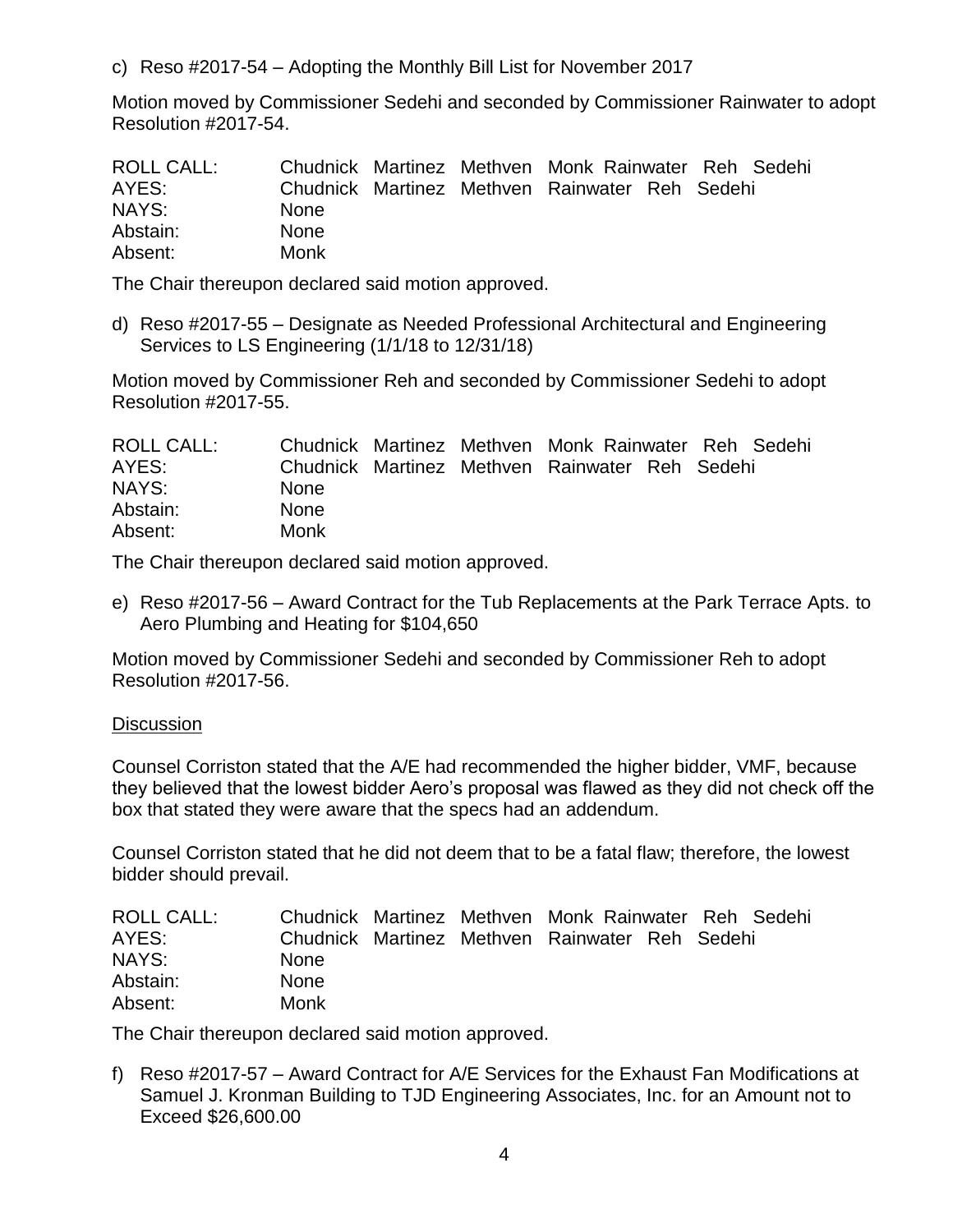Motion moved by Commissioner Sedehi and seconded by Commissioner Reh to adopt Resolution #2017-57.

# **Discussion**

Executive Director Brightman stated that three proposals were received which were discussed with the committee. One proposal was for \$180,000. L.S. Engineering submitted for \$21,000 and TJD for \$26,600. She stated that although TJD is more money than L.S. Engineering both she and Maintenance Director Stecker felt that the contract should be awarded to TJD based on their experience with mechanical systems.

Commissioner Reh and Methven concurred with the recommendation. Commissioner Methven stated that he actually met them at the pre-bid meeting and felt confident with their ability.

Commissioner Martinez asked about their track record.

Executive Director Brightman stated that Woodbridge did have a favorable experience with TJD.

| <b>ROLL CALL:</b> |             |  | Chudnick Martinez Methven Monk Rainwater Reh Sedehi |  |  |
|-------------------|-------------|--|-----------------------------------------------------|--|--|
| AYES:             |             |  | Chudnick Martinez Methven Rainwater Reh Sedehi      |  |  |
| NAYS:             | <b>None</b> |  |                                                     |  |  |
| Abstain:          | <b>None</b> |  |                                                     |  |  |
| Absent:           | Monk        |  |                                                     |  |  |

The Chair thereupon declared said motion approved.

g) Reso #2017-58 – Resolution to Amend the Housing Authority of the Borough of Highland Park's Personnel Policy

Motion moved by Commissioner Sedehi and seconded by Commissioner Martinez to adopt Resolution #2017-58.

# **Discussion**

Commissioner Rainwater asked what the policy was prior.

Counsel Corriston said it referred to the State policy and had no amount.

| ROLL CALL: |             |  | Chudnick Martinez Methven Monk Rainwater Reh Sedehi |  |  |
|------------|-------------|--|-----------------------------------------------------|--|--|
| AYES:      |             |  | Chudnick Martinez Methven Rainwater Reh Sedehi      |  |  |
| NAYS:      | <b>None</b> |  |                                                     |  |  |
| Abstain:   | <b>None</b> |  |                                                     |  |  |
| Absent:    | Monk        |  |                                                     |  |  |

The Chair thereupon declared said motion approved.